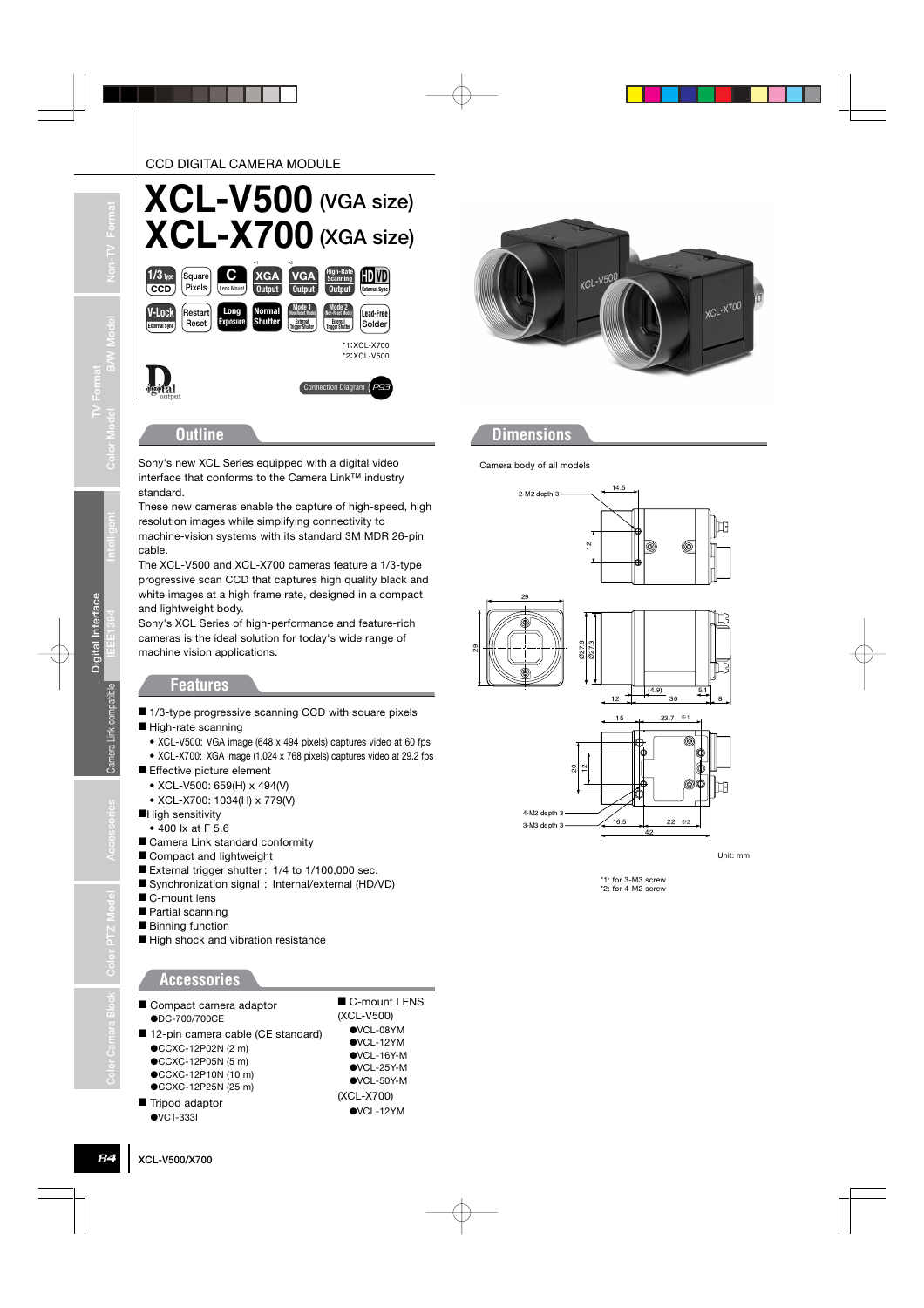## ●**XCL-V500**











# **Specifications**

| (Typical Values)<br>Relative sensitivity<br>1<br>0.8<br>0.6<br>0.4<br>0.2<br>$\mathsf{O}\xspace$<br>600<br>400<br>500<br>Wavelength (nm)                                                                                                                                                                                                                                                                                                                                                                                                                                                                                                                                                                                                        | -1<br>0.8<br>0.6<br>0.4<br>0.2<br>0<br>400<br>700<br>800<br>900<br>1000<br>(Lens characteristics included, and light source characteristics excluded.) | $\bullet$ XCL-X700<br>(Typical Values)<br>Relative sensitivity<br>700<br>500<br>600<br>800<br>900<br>1000<br>Wavelength (nm)<br>(Lens characteristics included, and light source characteristics excluded.) |
|-------------------------------------------------------------------------------------------------------------------------------------------------------------------------------------------------------------------------------------------------------------------------------------------------------------------------------------------------------------------------------------------------------------------------------------------------------------------------------------------------------------------------------------------------------------------------------------------------------------------------------------------------------------------------------------------------------------------------------------------------|--------------------------------------------------------------------------------------------------------------------------------------------------------|-------------------------------------------------------------------------------------------------------------------------------------------------------------------------------------------------------------|
| <b>Specifications</b>                                                                                                                                                                                                                                                                                                                                                                                                                                                                                                                                                                                                                                                                                                                           | <b>XCL-V500</b>                                                                                                                                        | <b>XCL-X700</b>                                                                                                                                                                                             |
|                                                                                                                                                                                                                                                                                                                                                                                                                                                                                                                                                                                                                                                                                                                                                 |                                                                                                                                                        |                                                                                                                                                                                                             |
|                                                                                                                                                                                                                                                                                                                                                                                                                                                                                                                                                                                                                                                                                                                                                 | 649 (H) x 494 (V)                                                                                                                                      | 1/3 type progressive scan IT CCD<br>1034(H) x 779(V)                                                                                                                                                        |
|                                                                                                                                                                                                                                                                                                                                                                                                                                                                                                                                                                                                                                                                                                                                                 | 648 (H) x 494 (V)                                                                                                                                      | 1024 (H) x 768 (V)                                                                                                                                                                                          |
|                                                                                                                                                                                                                                                                                                                                                                                                                                                                                                                                                                                                                                                                                                                                                 | VGA                                                                                                                                                    | <b>XGA</b>                                                                                                                                                                                                  |
|                                                                                                                                                                                                                                                                                                                                                                                                                                                                                                                                                                                                                                                                                                                                                 | 7.4 (H) x 7.4 (V) µ m                                                                                                                                  | 4.65 (H) x 4.65 (V) µm<br>C-mout                                                                                                                                                                            |
|                                                                                                                                                                                                                                                                                                                                                                                                                                                                                                                                                                                                                                                                                                                                                 |                                                                                                                                                        | Internal/External (automatically switched according to input signal)                                                                                                                                        |
|                                                                                                                                                                                                                                                                                                                                                                                                                                                                                                                                                                                                                                                                                                                                                 |                                                                                                                                                        | HD/VD (HD/VD level: 2 to 5 Vp-p)                                                                                                                                                                            |
|                                                                                                                                                                                                                                                                                                                                                                                                                                                                                                                                                                                                                                                                                                                                                 |                                                                                                                                                        | ±1% (horizontal sync frequency)                                                                                                                                                                             |
|                                                                                                                                                                                                                                                                                                                                                                                                                                                                                                                                                                                                                                                                                                                                                 |                                                                                                                                                        | Less than 20nsec (Internal clock)<br>LVDS 10 bits                                                                                                                                                           |
| Reference video output level                                                                                                                                                                                                                                                                                                                                                                                                                                                                                                                                                                                                                                                                                                                    |                                                                                                                                                        | 940 steps                                                                                                                                                                                                   |
| Reference pedestal level                                                                                                                                                                                                                                                                                                                                                                                                                                                                                                                                                                                                                                                                                                                        |                                                                                                                                                        | 64 steps                                                                                                                                                                                                    |
| White clip                                                                                                                                                                                                                                                                                                                                                                                                                                                                                                                                                                                                                                                                                                                                      | 59.94 Hz (Internal clock, normal mode)                                                                                                                 | 1023 steps<br>29.2 Hz (Internal clock, normal mode)                                                                                                                                                         |
|                                                                                                                                                                                                                                                                                                                                                                                                                                                                                                                                                                                                                                                                                                                                                 | 500TV lines                                                                                                                                            | 800TV lines                                                                                                                                                                                                 |
|                                                                                                                                                                                                                                                                                                                                                                                                                                                                                                                                                                                                                                                                                                                                                 |                                                                                                                                                        | 400 lx F5.6 (0 dB)                                                                                                                                                                                          |
|                                                                                                                                                                                                                                                                                                                                                                                                                                                                                                                                                                                                                                                                                                                                                 |                                                                                                                                                        | 1 lx (with the gain control at maximum, F1.4)                                                                                                                                                               |
|                                                                                                                                                                                                                                                                                                                                                                                                                                                                                                                                                                                                                                                                                                                                                 |                                                                                                                                                        | $0$ to $+18$ dB<br>1 (fixed)                                                                                                                                                                                |
|                                                                                                                                                                                                                                                                                                                                                                                                                                                                                                                                                                                                                                                                                                                                                 |                                                                                                                                                        | Normal/Bining/High rate scan                                                                                                                                                                                |
|                                                                                                                                                                                                                                                                                                                                                                                                                                                                                                                                                                                                                                                                                                                                                 |                                                                                                                                                        | External trigger shutter                                                                                                                                                                                    |
|                                                                                                                                                                                                                                                                                                                                                                                                                                                                                                                                                                                                                                                                                                                                                 |                                                                                                                                                        | External trigger shutter: 1/4 to 1/100000 s                                                                                                                                                                 |
|                                                                                                                                                                                                                                                                                                                                                                                                                                                                                                                                                                                                                                                                                                                                                 |                                                                                                                                                        | 59.94 fps<br>24.55 MHz                                                                                                                                                                                      |
|                                                                                                                                                                                                                                                                                                                                                                                                                                                                                                                                                                                                                                                                                                                                                 |                                                                                                                                                        | ON/OFF                                                                                                                                                                                                      |
|                                                                                                                                                                                                                                                                                                                                                                                                                                                                                                                                                                                                                                                                                                                                                 | Vertical +2Line                                                                                                                                        | Vertical +2Line                                                                                                                                                                                             |
|                                                                                                                                                                                                                                                                                                                                                                                                                                                                                                                                                                                                                                                                                                                                                 |                                                                                                                                                        | +12V DC (Range: +10.5 to 15V)                                                                                                                                                                               |
|                                                                                                                                                                                                                                                                                                                                                                                                                                                                                                                                                                                                                                                                                                                                                 | 2.0 W                                                                                                                                                  | 2.2 W<br>29 (W) x 29 (H) x 30 (D) mm                                                                                                                                                                        |
|                                                                                                                                                                                                                                                                                                                                                                                                                                                                                                                                                                                                                                                                                                                                                 |                                                                                                                                                        | 55 g                                                                                                                                                                                                        |
|                                                                                                                                                                                                                                                                                                                                                                                                                                                                                                                                                                                                                                                                                                                                                 |                                                                                                                                                        | $-5$ to $+45$ °C                                                                                                                                                                                            |
|                                                                                                                                                                                                                                                                                                                                                                                                                                                                                                                                                                                                                                                                                                                                                 |                                                                                                                                                        | $-30$ to $+60$ °C                                                                                                                                                                                           |
|                                                                                                                                                                                                                                                                                                                                                                                                                                                                                                                                                                                                                                                                                                                                                 |                                                                                                                                                        | 20 to 80 % (no condensation)                                                                                                                                                                                |
|                                                                                                                                                                                                                                                                                                                                                                                                                                                                                                                                                                                                                                                                                                                                                 |                                                                                                                                                        | 20 to 95 % (no condensation)                                                                                                                                                                                |
|                                                                                                                                                                                                                                                                                                                                                                                                                                                                                                                                                                                                                                                                                                                                                 |                                                                                                                                                        | 10G (20 Hz to 200 Hz, 20 minutes for each direction-X, Y, Z)<br>70G                                                                                                                                         |
|                                                                                                                                                                                                                                                                                                                                                                                                                                                                                                                                                                                                                                                                                                                                                 |                                                                                                                                                        | 73,880 hrs.                                                                                                                                                                                                 |
| Image device<br>Effective picture elements (H x V)<br>Effective lines (H x V)<br>Output image size<br>Cell size<br>Lens mount<br>Synchronization<br>External sync signal I/O<br>External sync sallowable frequency<br>H Jitter<br>Video output<br>Output signal frequency<br>Horizontal resolution<br>Sensitivity<br>Minimum illumination<br>Gain<br>Gamma<br>Read mode<br>Shutter mode<br>Shutter speed<br>Frame rate<br>Output data clock<br>High rate scan<br>Bining<br>Power requirements<br>Power consumption<br>Dimensions (W x H x D)<br>Mass<br>Operating temperature<br>Storage temperature<br>Operating humidity<br>Storage humidity<br>Vibration resistance<br>Shock resistance<br><b>MTBF</b><br>Regulation<br>Supplied accessories |                                                                                                                                                        | UL60905, VCCI Class B, FCC Class B, CE(EN61326/97+A1/98), Australia EMC(AS4251.1+AS4252.1)<br>Lens mout cap(1) Operationg Instructions(1)                                                                   |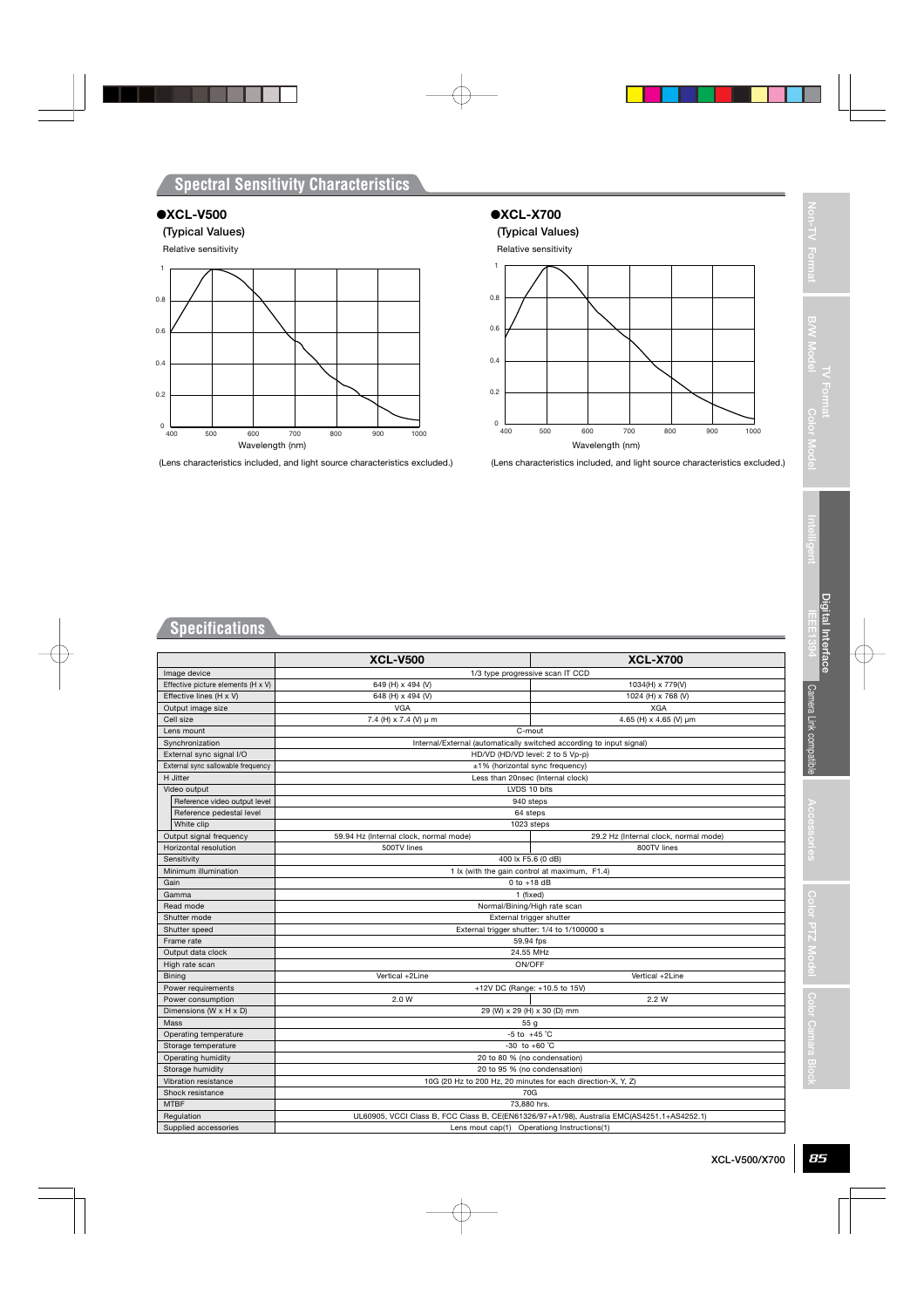# **Location and Function of Parts and Controls <b>Rear Panel**



#### ① **Lens mount (C-mount)**

Attach any C-mount lens, such as the VCL-12YM standard lens, or other optical equipment.

#### **Note**

Be sure that the lens does not project more than 7 mm from the lens mount.



#### ② **Guide holes (at the top)**

These screw holes help to lock the camera module.

#### ③ **Tripod screw holes (at the bottom)**

These four screw holes on the bottom are for installing the camera module on a tripod. To install on a tripod, you will need to install the VCT-333I tripod adaptor using these holes on the bottom of the camera.

#### ④ **Reference holes (at the bottom)**

These precision screw holes are for locking the camera module. Locking the camera module using these holes secures the optical axis alignment.



#### ① **DC IN (DC power input) connector (12-pin)**

You can connect a CCXC-12P05N camera cable to input the +12 V DC power supply. When a sync signal generator is connected to this connector, the camera module is synchronized with the external sync signals. The pin configuration of this connector is as follows.

#### ② **DIGITAL IF (Interface) connector (26-pin)**

You can connect a Camera Link cable to this connector to control a camera module from a host device utilizing the serial communication protocol while outputting a video signal from the camera module. You can input the external trigger signal/ external sync signal via the 26-pin connector and operate a camera module in the external trigger mode/external synchronization mode. The pin configuration of this connector is as follows.

#### **Note**

When you operate a camera module by inputting an external trigger signal via the 26-pin connector, make sure to input external trigger signals that meet the following specifications to both the two pins.

Specifications for the External Trigger Signal Amplitude: LVDS using a 3.3 volt IC Polarity: positive

 $\Box$ 

Connections:Input a TRIG (–) signal to the 9th pin. Input a TRIG (+) signal to the 22nd pin.

### **Connector Pin Assignments**